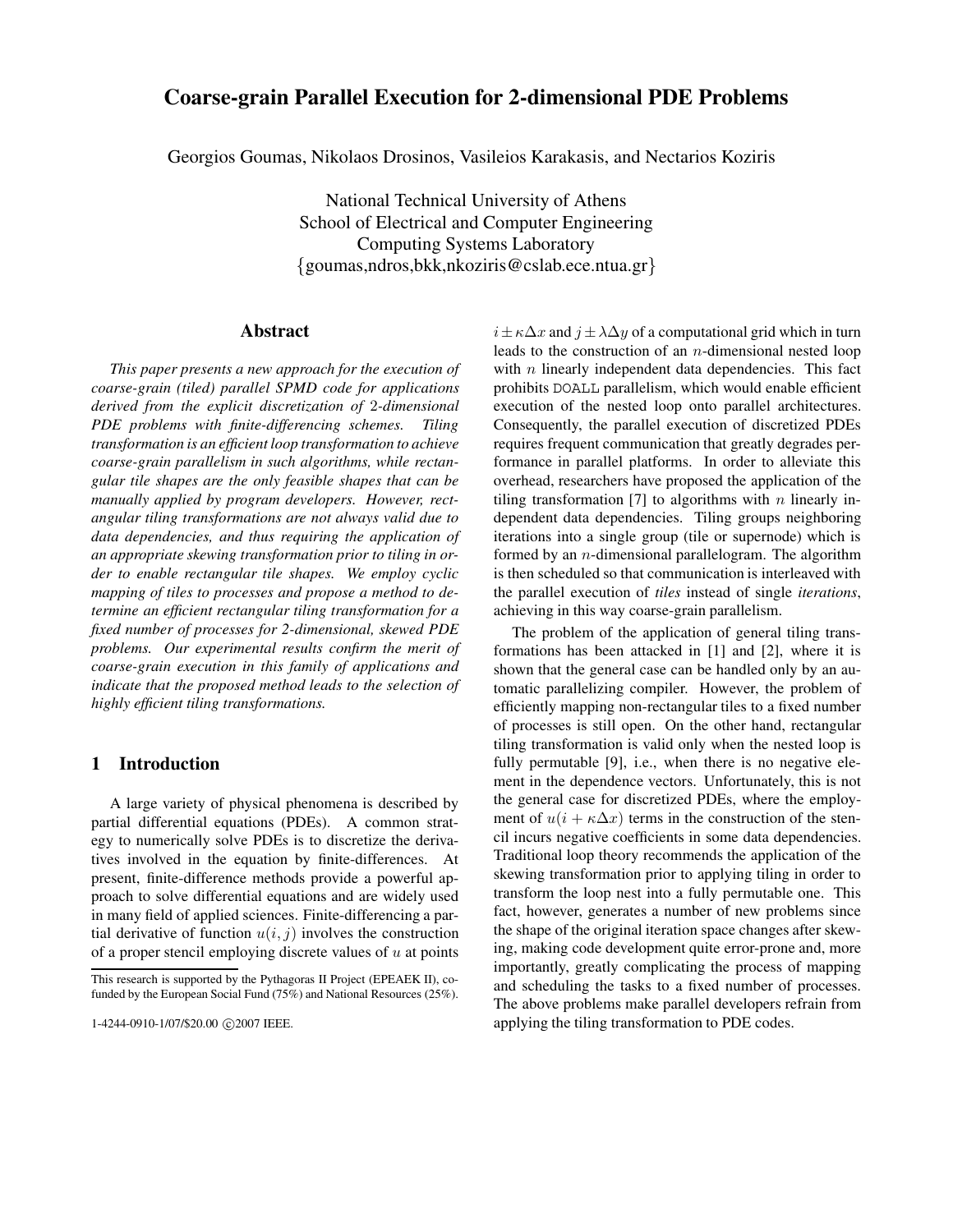However, since tiling is a significant transformation to attain performance for DOACROSS loop nests executed in NUMA parallel architectures, we aim at providing the parallel programmer with a detailed method to develop coarsegrain (tiled) parallel code. In order to avoid great complexities imposed by the general case, we restrict our attention to 2-dimensional PDE problems. Note that, in principle, PDEs have a dimension of 4 at maximum, modelling physical problems with one, two or three spatial and one temporal dimension. With the approach presented in this paper, the developer will be able to cope with problems with the temporal and one spatial coordinate. However, in many cases it is possible to split a 4-dimensional problem into three 2-dimensional ones, as in atmospheric modelling [4]. Moreover, as stated in [5], several physical problems in one spatial dimension correspond to physical systems in three dimensions which have cylindrical or spherical symmetry.

This paper presents a detailed guideline to the programmer for the development of efficient SPMD MPI code for the execution of 2-dimensional PDE codes onto a parallel platform where remote access times are significantly larger than local access times. For this reason we summon previous knowledge from traditional loop transformation and scheduling theory and clarify the application of skewing and tiling transformations. In addition, since the parallel execution time of a tiled algorithm is extremely sensitive to the selection of the tiling parameters (size and shape), the execution times may result to be quite disappointing if these parameters are not properly fine-tuned. Overall, in this paper we provide detailed steps of coarse-grain SPMD code development, employ a cyclic mapping scheme and present an efficient method to select proper tiling transformations in the skewed and tiled space that maximize process concurrency. The rest of the paper is organized as follows: The next section presents the algorithmic model along with some background knowledge. Section 3 illustrates the straightforward, fine-grain execution of PDE applications while Section 4 proposes explicit guidelines for the development of coarse-grain SPMD code broken down into steps, together with our method to determine efficient tiling transformations. In Section 5 we investigate the efficiency of coarse-grain execution and compare our proposed tiling transformation to alternative ones. Finally, in Section 6 we close this paper with our concluding remarks.

### **2 Preliminaries**

### **2.1 Algorithmic Model**

In this paper we study nested loops resulting from the discretization of 2-dimensional PDEs. We consider rectangular computational domains, thus the iteration space J of the nested loops is defined as:  $J = \{ \vec{j} = (j_1, j_2) : l_1 \leq$ 

 $j_1 \leq u_1 \wedge l_2 \leq j_2 \leq u_2$ . Finite-differencing discretization schemes lead to loop-carried data dependencies. In addition, if we consider explicit discretization schemes, the data dependencies are lexicographically positive [6]. The  $2 \times m$ matrix  $D$  contains the data dependencies. The algorithms are of the form shown in Algorithm 1.

| <b>Algorithm 1:</b> algorithmic model      |                                                                                   |
|--------------------------------------------|-----------------------------------------------------------------------------------|
| 1 for $(j_1 = l_1; j_1 < u_1; j_1 + 1)$ do |                                                                                   |
| 2                                          | <b>for</b> $(j_2 = l_2; j_2 < u_2; j_2 + 1)$ <b>do</b>                            |
| -3                                         | $U[\vec{j}] = F(U[\vec{j} - \vec{d}^{(1)}], \ldots, U[\vec{j} - \vec{d}^{(m)}]);$ |
|                                            |                                                                                   |

**Example 1:** Thermal diffusion in a bar of length  $X'$  for a time window T' is described by the equation  $\frac{\partial u}{\partial t} - \theta \frac{\partial^2 u}{\partial x^2} = F(t, x)$ . With finite-differences, the partial derivatives are approximated by  $\frac{\partial u}{\partial t} = \frac{u_{t+1,x}-u_{t,x}}{\Delta t}$  and  $\frac{\partial^2 u}{\partial x^2} = \frac{u_{t,x+1}-2u_{t,x}+u_{t,x-1}}{\Delta x^2}$ . Thus, we obtain  $u_{t+1,x} = u_{t,x} + \theta \frac{\Delta t}{\Delta x^2} (u_{t,x+1} - 2u_{t,x} + u_{t,x-1}) +$  $\Delta t F(t, x)$ , which is implemented by the 2-dimensional nested loop of Algorithm 2 ( $T = \frac{T'}{\Delta t}$ ,  $X = \frac{X'}{\Delta x}$ ,  $r = \frac{\Delta t}{\Delta x^2}$ ). The dependence matrix of the algorithm is:  $D = \begin{bmatrix} 1 & 1 & 1 \\ 0 & 1 & -1 \end{bmatrix}$ .

| <b>Algorithm 2:</b> nested loop for thermal diffusion |                                                        |
|-------------------------------------------------------|--------------------------------------------------------|
|                                                       | 1 for $(t = 0; t < T; t_{+})$ do                       |
| $\overline{2}$                                        | for $(x = 1; x < X; x++)$ do                           |
| 3                                                     | $U[t+1][x] = (1-2\theta r)U[t][x] + \theta r(U[t][x -$ |
|                                                       | $1] + U[t][x + 1]) + \Delta t F(t, x);$                |

#### **2.2 Tiling and Skewing Transformations**

In a *tiling* transformation the original iteration space of an algorithm is partitioned into identical  $n$ -dimensional parallelepiped areas (tiles or supernodes). Tiles are then assigned to processes and executed uninterruptedly according to a linear schedule [7], while communication occurs before and after the computations within a single tile. Tiling transformation is uniquely defined by the  $n$ -dimensional square matrix  $H$ . Each row vector of  $H$  is perpendicular to one family of hyperplanes forming the tiles. Dually, tiling transformation can be defined by  $n$  linearly independent vectors, which represent the sides of the tiles. Similar to matrix  $H$ , matrix  $H^{-1}$  contains the side vectors of a tile as column vectors. Note that a rectangular tiling transformation is defined by a diagonal matrix  $H$ . In the 2-dimensional problems under consideration we denote  $H^{-1} = diag(c_t, c_x)$ . Thus, if  $\vec{j} = (j_1, j_2) \in J$  then  $\vec{j}^S$ corresponds to the coordinates of the tile  $\vec{j}$  belongs to, and it will hold:  $\vec{j}^S = (j_1^S, j_2^S) = (\lfloor \frac{j_1}{c_t} \rfloor, \lfloor \frac{j_2}{c_x} \rfloor)$ .

A tile dependence arises when a point in the interior of one tile is dependent on a point in the interior of another. The tile dependence matrix  $D<sup>S</sup>$  is determined by:  $D^{S} = \{d^{\vec{S}} : d^{\vec{S}} = [H(\vec{j}_{0} + \vec{d})], \ \vec{d} \in D, \ \vec{j}_{0} \in J \wedge 0 \leq$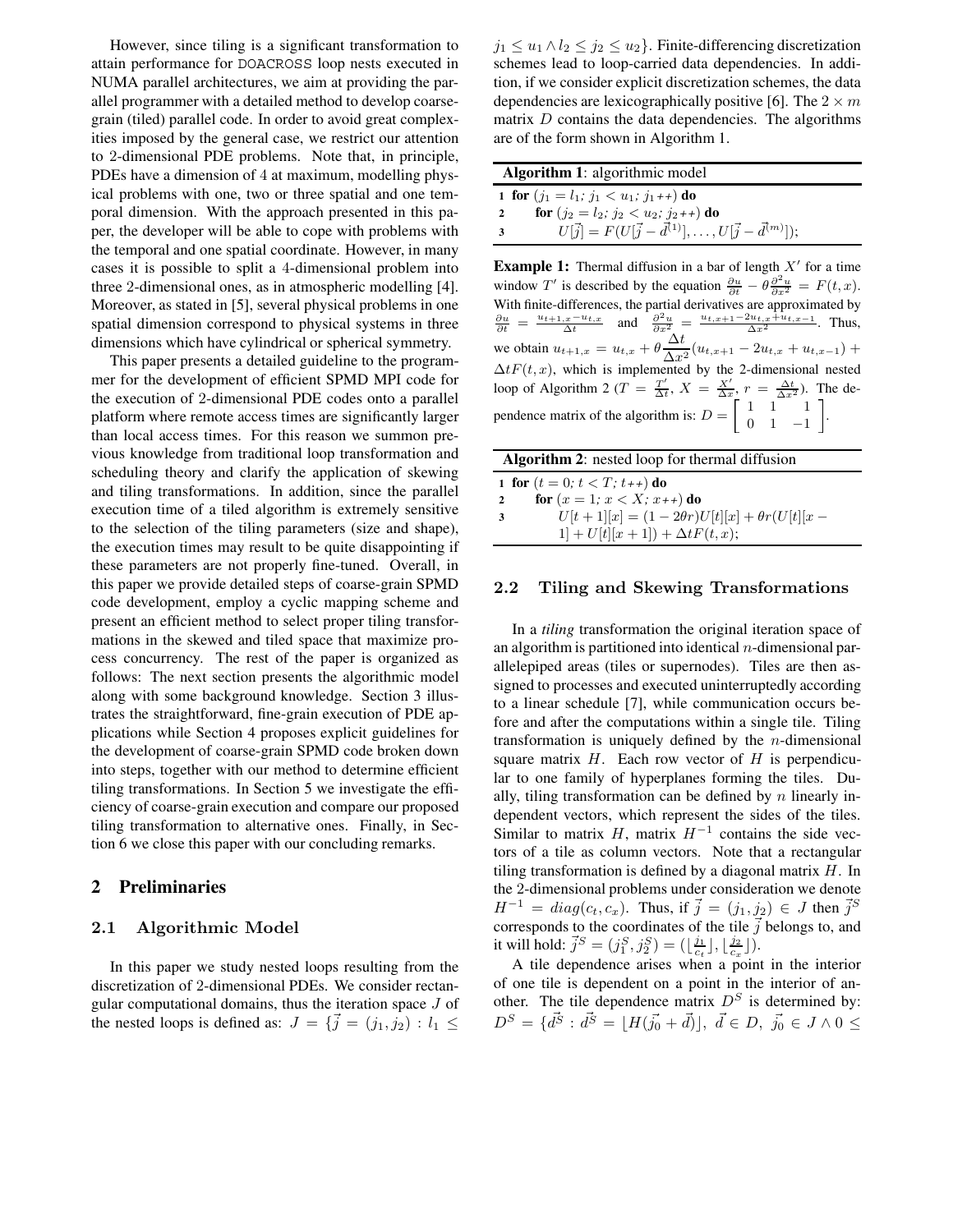$\lfloor H \vec{j_0} \rfloor \leq 1$ , where  $\vec{j_0}$  denotes the index points lying inside the first complete tile at origin of the original iteration space. For a dependence matrix  $D$  and a tiling transformation H, it must hold  $HD \geq 0$  for the tiling to be legal. This condition ensures that tiles are atomic and that the initial execution order is preserved [7]. In the opposite case, any execution order of tiles would result in a deadlock, since the tile dependence matrix  $D<sup>S</sup>$  would contain lexicographically negative vectors, consequently preventing the application of a valid linear schedule to the tiled space [8].



# **Figure 1. Application of rectangular tiling transformation to thermal diffusion.**

**Example 2:** Figure 1 displays the application of a rectangular tiling transformation defined by  $H^{-1} = \begin{bmatrix} 3 & 0 \\ 0 & 3 \end{bmatrix}$  to the thermal diffusion algorithm of Example 1. Thin arrows depict the dependencies of the original algorithm, while bold arrows depict the dependencies between tiles, i.e. the column vectors of matrix  $D<sup>S</sup>$ . It holds  $D^S = \begin{bmatrix} 1 & 0 & 1 & 1 & 0 \\ 0 & 1 & 1 & -1 & -1 \end{bmatrix}$ . Since  $HD \ge 0, D^S$ contains a lexicographically negative dependence  $\vec{d}_5^{\vec{S}} = (0, -1)$ that leads to a deadlock. Note in Figure 1, that there exist tiles which are interdependent. Loop *skewing* is a linear and unimodular loop trans-

formation described by a lower triangular matrix [9], that we denote W. Since in this paper we are dealing with 2-dimensional spaces, the skewing matrix  $W$  assumes the form  $W = \begin{bmatrix} 1 & 0 \\ 0 & 1 \end{bmatrix}$  $\alpha$  1 ]. We will call  $\alpha$  the skewing factor. Thus, an iteration  $\vec{j}$  of the original iteration space is mapped to  $\vec{j'} = W\vec{j}$ . After the application of skewing transformation—similar to any other linear loop transformation—the bounds of the transformed iteration space need to be determined. In the case of skewing the transformed iteration space  $J'$  is  $J' = \{j' = (j'_1, j'_2) : l_1 \le$  $j_1' \leq u_1 \wedge l_2 + \alpha j_1' \leq j_2' \leq u_2 + \alpha j_1'$ . Accordingly, the dependence matrix of the transformed space is  $D' = WD$ . **Example 3:** If we apply the skewing transformation defined by  $W = \begin{bmatrix} 1 & 0 \\ 1 & 1 \end{bmatrix}$  to the algorithm of the previous examples, the dependence matrix becomes  $D' = \begin{bmatrix} 1 & 1 & 1 \\ 0 & 1 & 2 \end{bmatrix}$ . The transformed nested loop is listed in Algorithm 3. Figure 2 visualizes



### **Figure 2. Successive application of skewing and tiling transformation.**

the result of skewing and subsequent rectangular tiling transformation to the original iteration space. In this case, it holds that  $HD' \geq 0$  and thus rectangular tiling transformation is valid.

| <b>Algorithm 3:</b> nested loop for skewed thermal diffusion |  |
|--------------------------------------------------------------|--|
| 1 for $(t' = 0; t' < T; t' + t)$ do                          |  |
| for $(x' = 1 + t'; x' < X + t'; x' + t)$ do<br>$\mathbf{2}$  |  |
| $t = t'$ : $x = x' - t'$ :                                   |  |
| $U[t+1][x] = (1-2\theta r)U[t][x] + \theta r(U[t][x -$       |  |
| $1 + U[t][x + 1]) + \Delta t F(t, x);$                       |  |

#### **2.3 Linear Loop Schedules**

We consider linear loop schedules for the parallel execution of iterations or tiles onto parallel architectures. A point  $\overline{j} \in J$  scheduled according to a linear time schedule  $\Pi = (\pi_1, \pi_2)$  will be executed at  $t_j = \lfloor \frac{\Pi j + t_0}{disp \Pi} \rfloor$ , where  $t_0 = -min \Pi \vec{j} : \vec{j} \in J$  and  $disp\Pi = min \Pi \vec{d} : \vec{d} \in D$  [8]. In this paper we will apply wavefront scheduling defined by  $\Pi = (1, 1)$  to schedule tiled iteration spaces.

# **3 Fine-grain Parallel PDE Execution**

Prior to delving into the details of efficient, coarse-grain execution of PDEs in parallel architectures, we will examine the basic alternative: fine-grain parallel execution. The advantage of this approach is that it can be directly applied to the original algorithm, without the use of any loop transformations, leading to a simple code development process. However, due to the dependencies of discretized PDEs, there is a need for frequent process communication in order to exchange boundary data. The pseudo-code of the fine-grain parallel approach using MPI primitives is summarized in Algorithm 4. The development of this code is straightforward, but it is obvious that the processes need to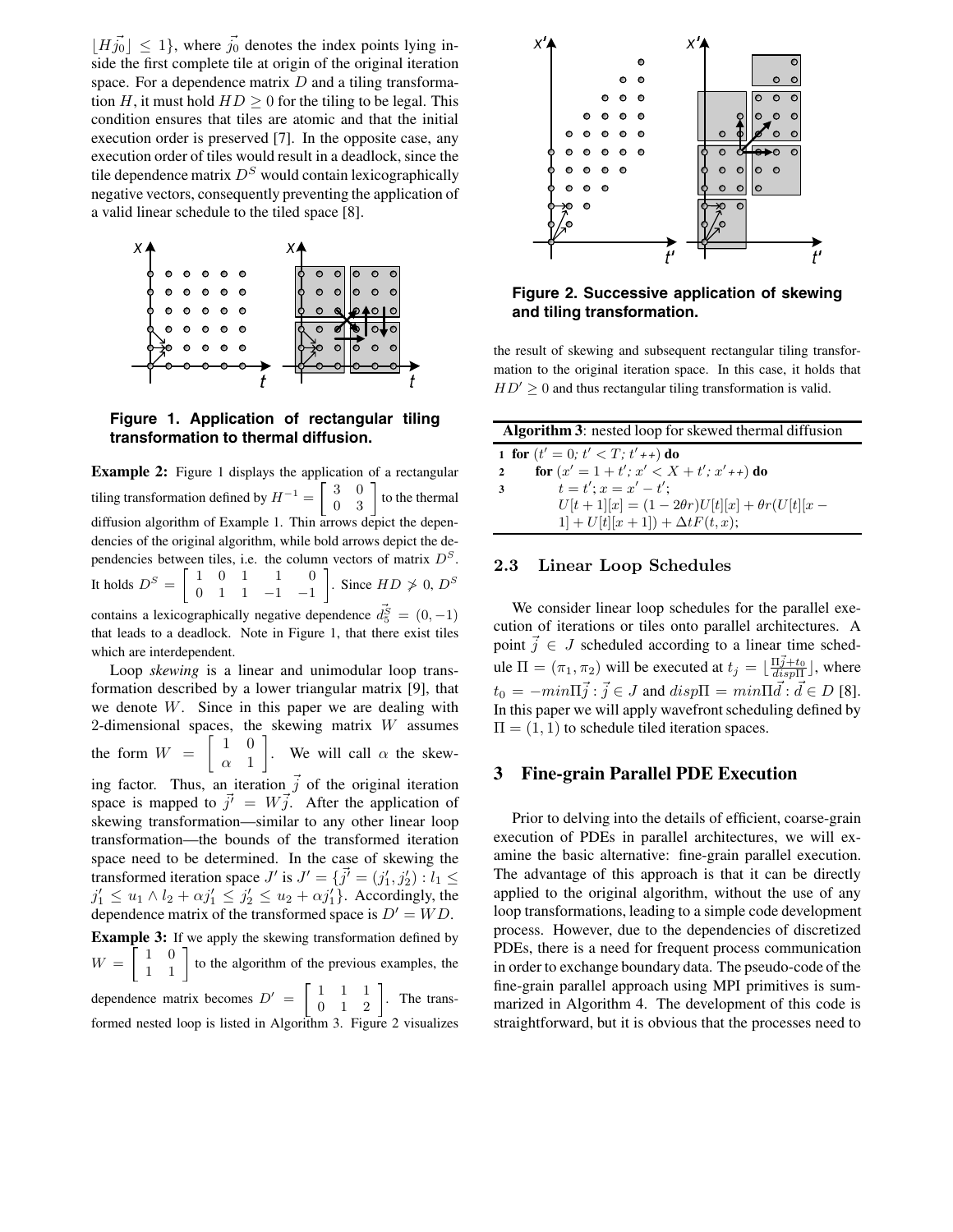synchronize and exchange data at every time step  $t$  due to the problem's dependencies.

| <b>Algorithm 4:</b> pseudo-code for fine-grain parallel exe- |                                                          |  |
|--------------------------------------------------------------|----------------------------------------------------------|--|
| cution of thermal diffusion                                  |                                                          |  |
|                                                              | 1 for $(t = 0; t < T; t++)$ do                           |  |
| $\mathbf{2}$                                                 | if exists up $(p_{id})$ then                             |  |
| 3                                                            | MPI_Send(bufl, l, MPI_DOUBLE, up, tag,                   |  |
|                                                              | MPI_COMM_WORLD);                                         |  |
| 4                                                            | MPI Recv $(buf3, 1, MPI$ DOUBLE, up, tag,                |  |
|                                                              | MPI_COMM_WORLD, &status);                                |  |
| 5                                                            | if exists down $(p_{id})$ then                           |  |
| 6                                                            | MPI_Recv(buf4, 1, MPI_DOUBLE, down, tag,                 |  |
|                                                              | MPI_COMM_WORLD, &status);                                |  |
| 7                                                            | MPI_Send(buf2, I, MPI_DOUBLE, down, tag,                 |  |
|                                                              | MPI_COMM_WORLD);                                         |  |
| 8                                                            | for $(x = 1; x < X/P; x++)$ do                           |  |
| 9                                                            | $U[l+1][x] = (1 - 2\theta r)U[l][x] + \theta r(U[l][x -$ |  |
|                                                              | $1 + U[l[x + 1]) + \Delta t F(t, x);$                    |  |

# **4 The Coarse-grain Approach**

In this section we present a detailed approach for coarsegrain execution of 2-dimensional PDEs onto parallel architectures. Our problem input is a PDE with an initial domain  $T' \times X'$ , the discretization steps  $\Delta t$ ,  $\Delta x$ , the dependence matrix  $D$  and the number of available processes  $P$ . The iteration space is  $T \times X$  with  $T = \frac{T'}{\Delta t}$  and  $X = \frac{X'}{\Delta x}$ . In order to achieve efficient parallel execution of the problems under consideration, three issues need to be addressed: the selection of an efficient rectangular tiling transformation, the mapping and scheduling strategy of tiles and the final SPMD code development. However, as mentioned before, prior to applying rectangular tiling transformation, we need to transform the dependence coordinates of our algorithms into nonnegative ones. Overall, the proposed approach can be decomposed into the following five discrete steps:

#### **Step 1: Skew the Iteration Space**

Our goal is to make all dependence coordinates nonnegative and prepare the iteration space for the application of rectangular tiling in the next step. Explicit discretization schemes lead to lexicographically positive dependence vectors that may contain negative coordinates. In our 2-dimensional case nonnegative coefficients are encountered in the second element  $d_2$  of dependence vectors  $\vec{d} = (d_1, d_2)$ . After the application of a skewing transformation defined by  $W =$ f  $1$  $\alpha$  1  $\overline{0}$ we demand that  $d'_2 \geq 0$  for all the transformed dependence vectors  $\vec{d'} \in D' = WD$ . Hence, we choose a skewing factor  $\alpha$  such that  $\alpha d_1 + d_2 \geq 0 \ \forall \ \vec{d} \in D: d_2 < 0$ .

**Step 2: Apply Rectangular Tiling Transformation** Since all dependencies in the skewed space have been made non-

negative, we are now free to apply rectangular tiling transformation defined by  $H^{-1} = \begin{bmatrix} c_t & 0 \\ 0 & c_t \end{bmatrix}$  $0 \quad c_x$ . Note, however, that since the selection of  $c_t$  and  $c_x$  affects the tile mapping and scheduling of our transformed application, we need to postpone this task until the next step.

#### **Step 3: Map Tiles to Processes and Schedule Tasks**

In this step we need to efficiently partition the skewed and tiled iteration space among a fixed number of processes  $P$ , and select the parameters of the tiling transformation  $(c_t)$  and  $c<sub>x</sub>$ ) from the previous step. Since we are working in a 2dimensional domain, we consider a chain of P processes. According to this approach, each process assumes the execution of a sequence of tiles successive along a particular dimension, as in [3]. We choose to assign tiles along the second dimension  $x$  to the same process in order to simplify code development. Thus, a first approach would be to distribute the  $t$  dimension of our algorithm to  $P$  processes by setting  $c_t = T/P$  and assign one chain of tiles along the x dimension to each process (see Figure 3(a) for  $P = 4$ ). However, in several cases this approach prohibits maximum parallelism since, due to the skewed shape of the iteration space, processes at the end of the process chain may start their execution close to (or even after) the completion of tile execution of processes at the head of the process chain. This reduction in process concurrency is also depicted on the right of Figure 3(a), where out of 13 parallel execution times, only one  $(t = 6)$  utilizes all four available processes.

An alternative approach that copes with the above problem, is to divide the  $t$  dimension into  $K$  slices and map cyclically each slice to the  $P$  processes. Figure 3(b) displays the alternative mapping for  $K = 2$ . Process concurrency has been significantly improved. In order to determine efficient tiling parameters under this scheme, we should approximate the execution and communication times by a theoretical model and select those parameters that minimize the model's total execution time. However, accurate theoretical models for such parallel executions are extremely difficult to formulate since computation and communication times are affected by a large number of factors which may be difficult to determine. In our approach, we choose to simplify the tile selection process by determining scheduling-efficient and communication-efficient tiling parameters. Since unsuccessful mapping and scheduling may lead to significant performance degradation due to load imbalances and process idle times, we give the scheduling criterion greater priority. Thus, in order to efficiently schedule the above described cyclic mapping scheme, we first need to ensure that after the completion of the last tile of slice  $k$  $(1 \leq k < K)$ , each process will be able to proceed with the execution of the first tile of slice  $k + 1$ . Lemma 1 proves that we can meet this demand by a proper selection of  $c_x$ .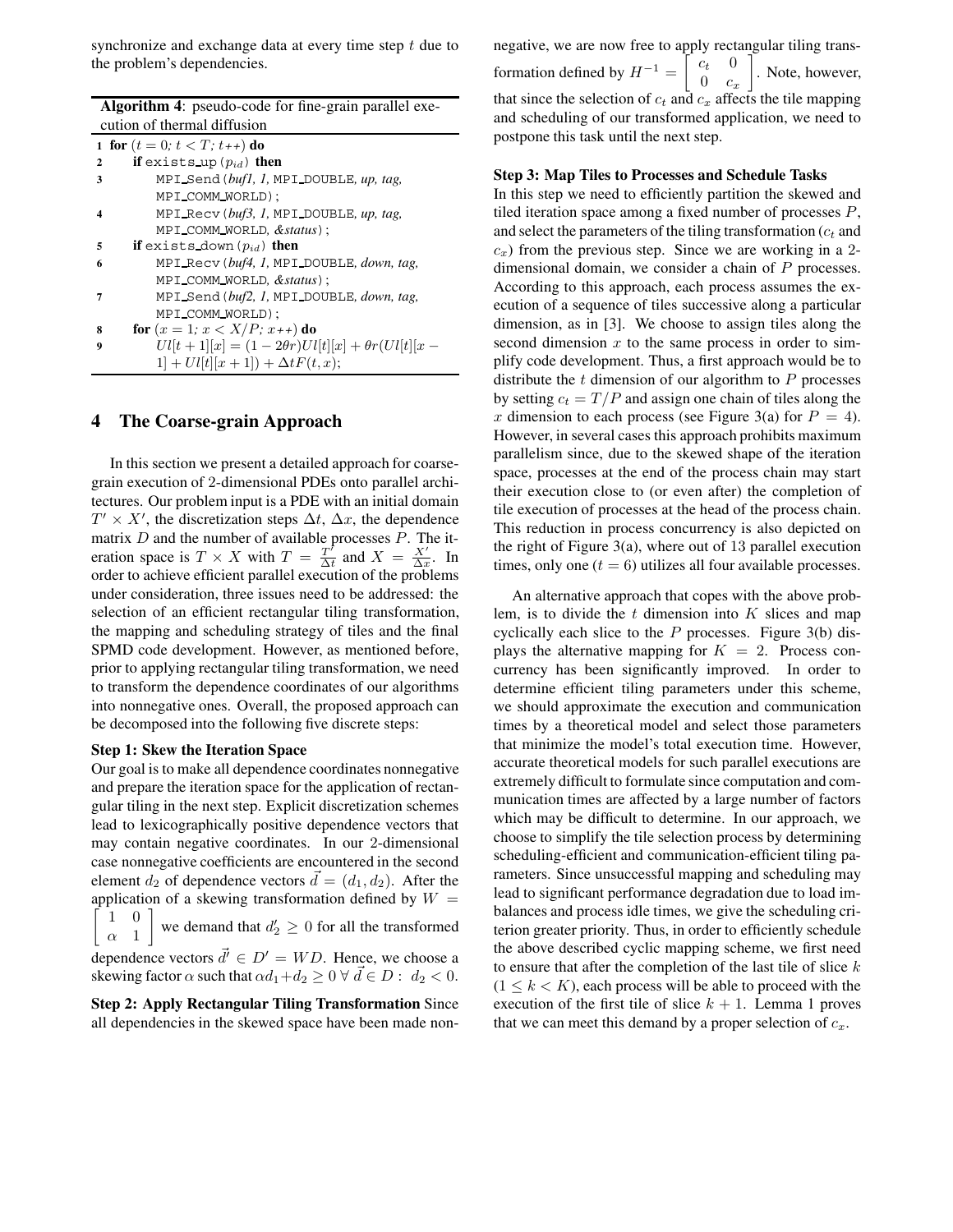

**Figure 3. Two mapping alternatives**

**Lemma 1.** *If a* 2-dimensional iteration space  $T \times X$ , *skewed with a skewing factor* α *and tiled by a rectangular tiling transformation*  $H^{-1} = \begin{bmatrix} c_t & 0 \\ 0 & c_t \end{bmatrix}$  $0 \quad c_x$ - *, is cyclically mapped to* P *processes and scheduled with scheduling vec* $tor \Pi = (1, 1)$ *, then each process can execute all assigned tiles without stalling as long as*  $c_x < \frac{X - \alpha P c_t}{P - 2}$ .

*Proof.* In order to allow the uninterrupted, stall-free execution of tiles in each process, we need to ensure that after the execution of the last tile of slice  $k$ , all dependencies of the first tile of slice  $k + 1$  are satisfied. In this way, processes proceed their execution between slices in successive parallel time steps. Without loss of generality, we consider the first process in the first slice ( $k = 0$ ). The last point  $\vec{j_1}$  of this process in slice 0 has coordinates  $\vec{j}$  =  $(c_t - 1, X + \alpha c_t)$ , will lie in tile  $\vec{j_1}$  $S = (0, \lfloor \frac{X + \alpha c_t}{c_x} \rfloor)$  and will be scheduled at parallel time step  $T_1 = \Pi \vec{j_1}$  $S = \left[ \frac{X + \alpha c_t}{c_x} \right]$ . The only intra-process dependence of the first tile of process  $p_0$  at slice

with  $k = 1$  is created by the first tile  $\vec{j_2}$  $S$  of process  $p_{P-1}$  at slice with  $k = 0$ . One point within this tile is clearly  $\vec{j}_2 = ((P 1)c_t, \alpha(P-1)c_t$ ), thus  $\vec{j_2}$  $S = (P - 1, \lfloor \frac{\alpha (P - 1)c_t}{c_x} \rfloor)$  and  $T_2 =$  $\Pi t_2 = P - 1 + \left[ \frac{\alpha (P - 1)c_t}{c_x} \right]$ . Hence, in order for the dependence to be satisfied it must hold  $T_2 \leq T_1 \Rightarrow P - 1 + \lfloor \frac{\alpha(P-1)c_t}{c_x} \rfloor \leq$  $\lfloor \frac{X + \alpha c_t}{c_x} \rfloor \Rightarrow P - 2 + \frac{\alpha (P - 1)c_t}{c_x} < P - 1 + \lfloor \frac{\alpha (P - 1)c_t}{c_x} \rfloor \le \frac{X + \alpha c_t}{c_x} \Rightarrow c_x < \frac{X - \alpha P c_t}{P - 2}.$ 

In tiling transformations there is a tradeoff between communication overhead and process concurrency. Tiling sacrifices concurrency to reduce the communication volume and the total number of messages. By fine-tuning the tile size and shape (parameters  $c_t$  and  $c_x$  in our case) one needs to minimize communication overhead without drastically increasing the idle times of processes. The following definition provides a metric for process concurrency that will be used to formulate an optimization problem for the selection of scheduling-efficient tiling parameters (Definition 2).

**Definition 1.** *The concurrency factor (*cf*) is defined as the ratio of the parallel time steps during which not all processes participate in the execution (non-concurrent parallel time steps) to the total number of parallel time steps, thus*

$$
cf = \frac{Number\ of\ non-concurrent\ parallel\ time\ steps}{Total\ number\ of\ parallel\ time\ steps}
$$

**Lemma 2.** *In the family of problems described in Lemma 1 the concurrency factor (*cf*) is*

$$
cf = \frac{2P + \lfloor \frac{2\alpha(P-1)c_t}{c_x} \rfloor}{KP + \lfloor \frac{\alpha(KP-1)c_t + X}{c_x} \rfloor}
$$

*Proof.* Since the last point in the skewed iteration space has coor-S dinates  $\vec{j_1} = ((KP-1)c_t, \alpha (KP-1)c_t + X)$ , the last tile  $\vec{j_1}$ will have coordinates  $\vec{j_1}$  $S = (KP-1, \lfloor \frac{\alpha (KP-1)c_t+X}{c_x} \rfloor)$  and thus will be scheduled at parallel time step  $\Pi \vec{j_1}$  $S = KP - 1 +$  $\lfloor \frac{\alpha(KP-1)c_t+X}{c_x} \rfloor$ . Thus, the total number of parallel time steps is  $KP + \left\lfloor \frac{\alpha (KP-1)c_t+X}{c_x} \right\rfloor$  since the first tile is executed at time step 0. The non-concurrent parallel time steps occur at the beginning of the execution until the last process starts its execution, and at the end of the execution after the first process ends its execution. These two cases clearly have equal duration. As shown in the proof of Lemma 1, the first tile of the last process starts its execution at parallel time step  $P - 1 + \lfloor \frac{\alpha (P - 1)c_t}{c_x} \rfloor$ . Thus, the total number of non-concurrent parallel time steps is  $2P + \lfloor \frac{2\alpha(P-1)c_t}{c_x} \rfloor$ . From Definition 1 we have  $cf = \frac{2P + \left(\frac{2\alpha (P-1)c_t}{c_x}\right)}{\sum_{x \in \mathcal{X}} \alpha (KP-1)c_t + \lambda}$  $\Box$ .  $KP+\lfloor \frac{\alpha(KP-1)c_t+X)}{c_x} \rfloor$ 

### **Definition 2.** *Optimization problem*

Select 
$$
c_t
$$
,  $c_x$ :  $\text{cf}_{\min} \leq \text{cf} \leq \text{cf}_{\max} \land 1 \leq c_x < \frac{X - \alpha P c_t}{P - 2}$ ,  $c_x \in \mathbb{Z} \land 1 \leq K \leq \frac{T}{P}$ ,  $K \in \mathbb{Z} \land KPc_t = T$ .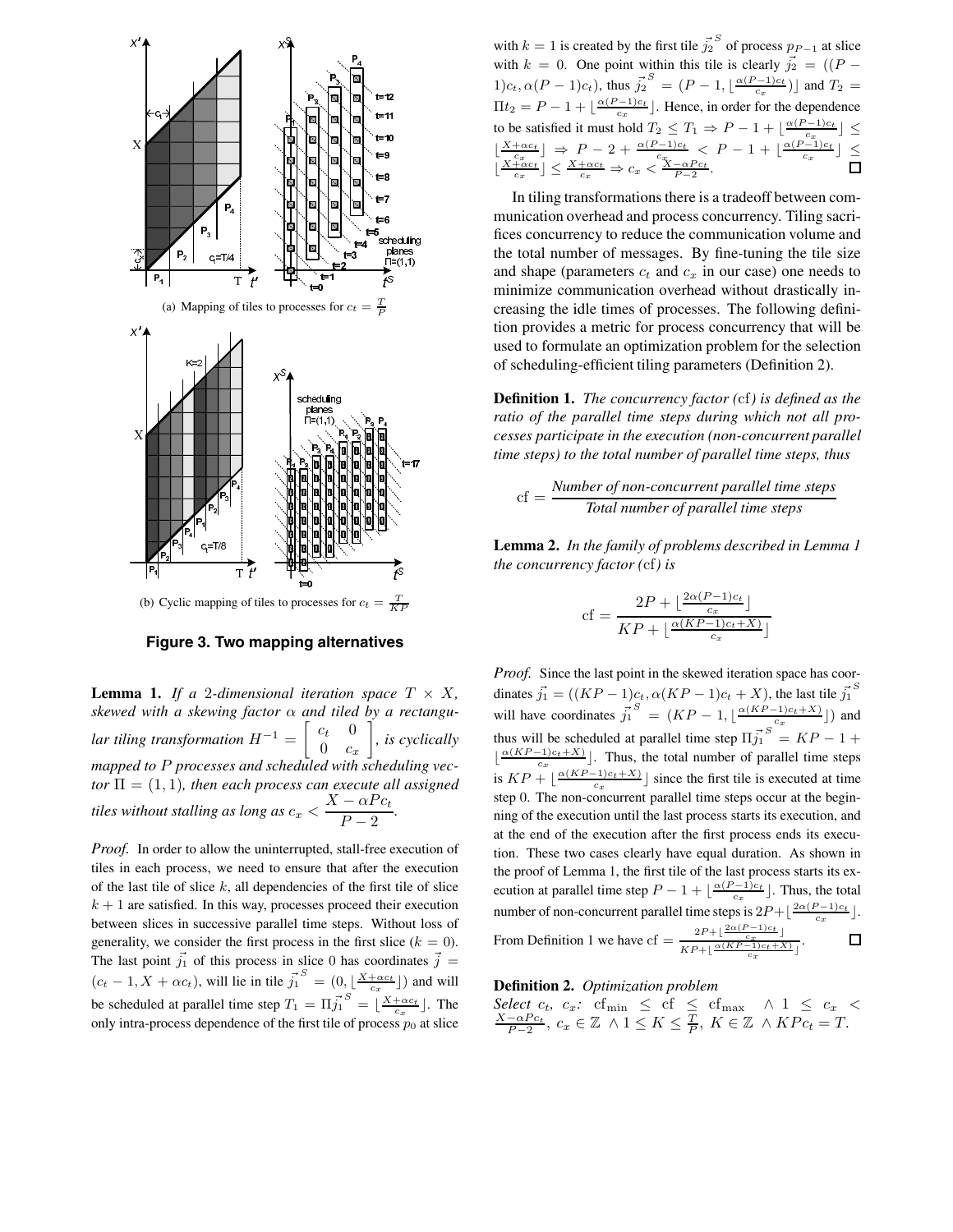The second requirement is taken from Lemma 1. Factors  $cf_{\text{min}}$  and  $cf_{\text{max}}$  are provided by the user and depend on both the features of the algorithm and the underlying architecture. In this way, we have reduced the problem of finding an efficient tiling transformation to the problem of providing appropriate concurrency factors to the optimization problem of Definition 2. However, the second problem is much more comprehensible, since it is clear that intuitive selections (e.g.  $cf_{\text{min}} = 0.15$  and  $cf_{\text{max}} = 0.2$ ) can lead to very efficient selections, as will be shown in Section 5.

After selecting a set of scheduling-efficient tiling transformations (pairs of  $c_t$  and  $c_x$ ) we employ communication criterions to select communication-efficient members of the above set. Such criterions are the minimization of the total number of messages and the minimization of the overall communication volume. Lemma 3 quantifies the above metrics for the problems under consideration.

**Lemma 3.** *In the family of problems described in Lemma 1, the total number of messages is*  $N_{comm} = (KP-1)\lceil \frac{X}{c_x} \rceil$ *and the communication volume is*  $V_{comm} = (KP 1) X max(d'_1).$ 

*Proof.* Clearly, the number of surfaces that impose communication between processes is  $KP-1$  with length X. Thus, the number of messages per surface is  $\lceil \frac{X}{c_x} \rceil$  and the total number of messages  $N_{comm} = (KP-1) \lceil \frac{X}{c_x} \rceil$ . Similarly, each surface accounts for communication data that equal the product of the length surface with the maximum first coordinate of the dependencies in  $D'$ , i.e.,  $max(d'_1)$ . Thus, the overall communication volume is  $V_{comm} = (KP-1)Xmax(d'_1).$ 口

Summarizing, in order to select an efficient tiling transformation determined by  $c_t$  and  $c_x$ , we first solve the optimization problem defined in Definition 2 and obtain a set of scheduling-efficient pairs of  $c_t$ ,  $c_x$ . In the sequel, we investigate the efficiency of each pair in terms of communication using Lemma 3 and result to the final scheduling and communication-efficient tiling transformations.

#### **Step 4: Local Data Spaces and Communication Sets**

On a message-passing platform, each process allocates its local data space and exchanges communication data with neighboring ones. These data spaces are used to hold the data computed in the chains of the tiles assigned to the process, as well as the data received by the neighbors. Communication data are determined by the dependencies. A communication set  $CS(k, p_{id})$  contains all iteration points that need to be sent to the neighboring process, where  $k$  is the current slice and  $p_{id}$  the serial number of the executing process. The communication set is given in Definition 3.

**Definition 3.** *The communication set*  $CS(k, p_{id})$  *is defined*  $as\; CS(k, p_{id}) : \vec{j'} = (t', x') : \vec{j'} \in \mathcal{J'} \wedge \exists \vec{d'} = (d'_1, d'_2) \in$  $D' : t' + d'_1 > (kP + p_{id} + 1)c_t \wedge \vec{j'} + \vec{d'} \in J'$ 

# **Algorithm 5**: pseudo-code for coarse-grain parallel execution of thermal diffusion

| ecution of thermal diffusion |                                                                   |
|------------------------------|-------------------------------------------------------------------|
|                              | 1 for $(k = 0; k < K; k_{++})$ do                                 |
| $\mathbf{2}$                 | $t_0 = (kP + p_{id})c_t;$                                         |
| 3                            | $T_{start} = (\alpha t_0/c_x)c_x;$                                |
| 4                            | $T_{stop} = \alpha(t_0 + c_t) + X;$                               |
| 5                            | for $(Tile = T_{start};$ $Tile < T_{stop};$ $Tile + =c_x)$ do     |
| 6                            | <b>if</b> valid left tile $(p_{id}, k, Tile)$ then                |
| 7                            | MPI_Recv( $rbuf$ , $c_x$ , MPI_DOUBLE, prev, 0,                   |
|                              | MPI_COMM_WORLD, &status);                                         |
| 8                            | unpack $(rbuf, Ul)$ ;                                             |
| 9                            | for $(t' = 1; t' < c_t$ and $t_0 + t' < T; t' + t$ do             |
| 10                           | <b>for</b> $(x' = max (Tile, \alpha(t_0 + t') + 1)$ ;             |
|                              | x' $\langle \min(Tile + c_x, \alpha(t_0 + t') + X - 1) \rangle$ ; |
|                              | $x'+1$ do                                                         |
| 11                           | $t=t^{\prime}$ :                                                  |
| 12                           | $x = x' - t_0 - t'$                                               |
| 13                           | $U[l[k][t+1][x] = (1-2\theta r)U[l][x] +$                         |
|                              | $\theta r(U)[t][x-1]+U[i][x+1])+\Delta t F(t,x);$                 |
| 14                           | <b>if</b> valid right tile $(p_{id}, k, Tile)$ then               |
| 15                           | pack(Ul, sbuf);                                                   |
| 16                           | MPI_Send (sbuf, $c_x$ , MPI_DOUBLE, next, 0,                      |
|                              | MPI_COMM_WORLD);                                                  |

#### **Step 5: Final SPMD Message-Passing Code**

Summarizing, the coarse-grain parallel code for the thermal diffusion example is shown in Algorithm 5.  $K$  (line 1) is the number of slices. Functions valid left tile (line 6) and valid right tile (line 14) check whether there is a valid tile containing at least one iteration point in the tiled iteration space on the left and on the right of the current tile, respectively. Function unpack (line 8) copies the received data from the communication buffer  $rbuf$  to the local array  $Ul$  and function pack (line 15) copies the communication data from  $Ul$  into the communication buffer  $sbuf$ . Both functions have trivial implementations based on the definition of the communication sets CS.

# **5 Experimental Evaluation**

In order to evaluate the performance of the fine-grain parallel execution against the proposed coarse-grain alternative, we measured the total execution time for the thermal diffusion algorithm, which is a typical representative of this application family, in five different domains. In addition, we need to evaluate the efficiency of our proposed approach concerning the selection of the tiling parameters. Our experimental platform is a 16-node Linux cluster (Pentium-III CPU at 800 MHz, 256 MB RAM, 16 KB L1 I cache, 16 KB L1 D cache, 256 KB L2 cache), interconnected with 100 Mbps FastEthernet. Each cluster node runs Linux kernel 2.4.29. We used MPICH v. 1.2.6 MPI implementation, configured with the Intel C++ compiler v. 8.1.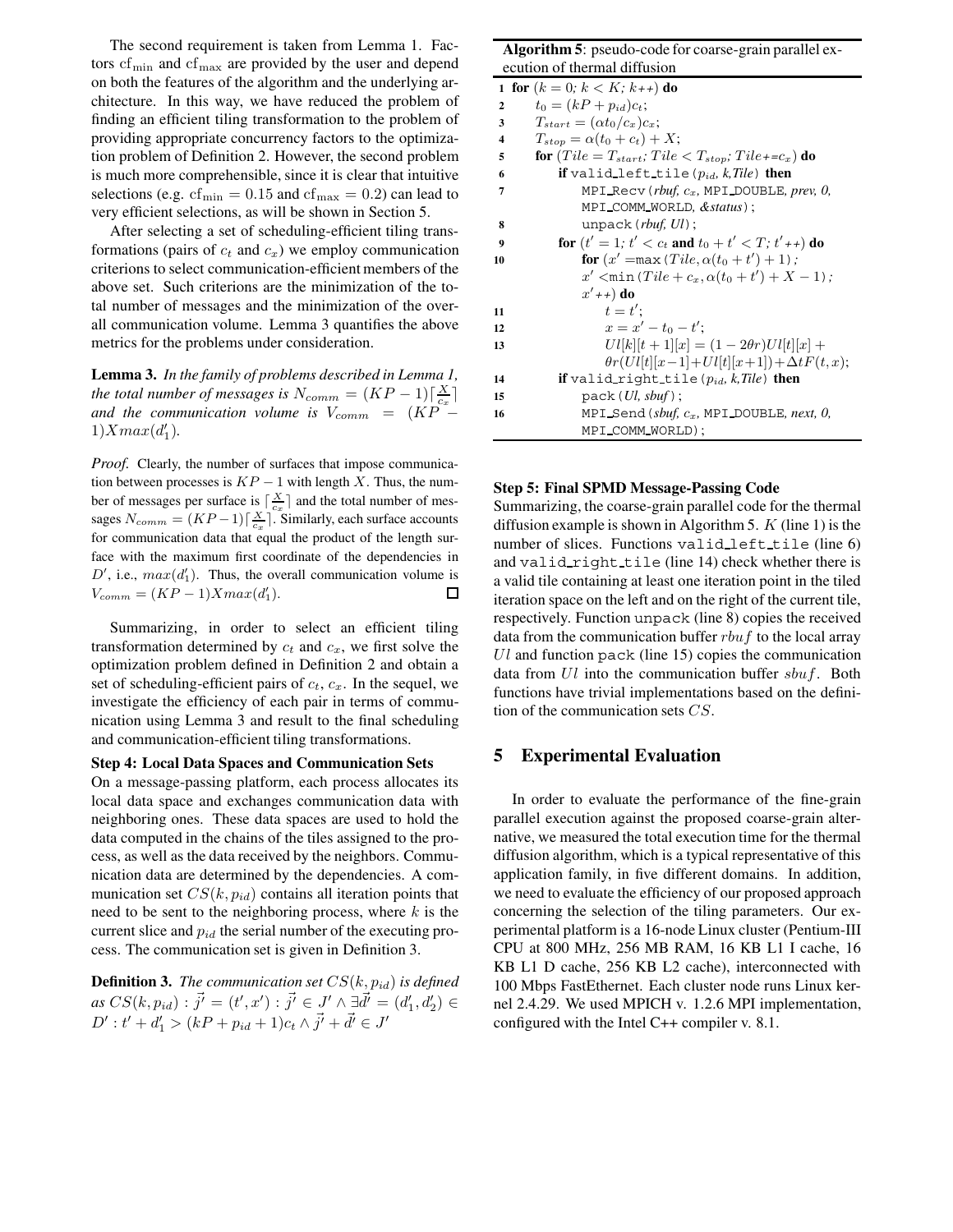

(b) parallel exec. time as a function of  $c_x$  ( $c_t = 64$ ).

**Figure 4. Iteration space**  $16K \times 16K$ .

Figure 4 shows the total execution time of the fine-grain and the coarse-grain execution of our benchmark as a function of  $c_t$  for  $c_x = 512$  (Figure 4(a)) and as a function of  $c_x$  for  $c_t = 64$  (Figure 4(b)), for an iteration space of size  $16K \times 16K$ . For  $c_t = 64$  and  $c_x = 512$ , the tiled algorithm attained the best performance, since it achieved almost 50% reduction in the execution time. This reduction can be attributed to the minimization of the communication overhead in the parallel execution. In addition, we can also notice that the performance of the tiled algorithm is greatly affected by the selection of the parameters  $c_t$  and  $c_x$ . This is also predictable, since small values for  $c_t$  increase the communication volume and large values of  $c_t$  increase process idle times (e.g. if  $K = 1$ ). Similarly, small values for  $c_x$  increase the total number of communication messages, while large values for  $c_x$  also increase process idle times.

However, the experimental results are not so prominent for all combinations of  $c_t$  and  $c_x$ . Figure 5 presents the total execution time as a function of  $c_t$  (Figure 5(b)) and  $c_x$  (Figure  $5(a)$ ), where all values have been averaged over various  $c_x$ -and- $c_t$ -ranges, respectively. Especially in Figure 5(a), a large number of selections for  $c_t$  and  $c_x$  lead to larger total execution times than the fine-grain approach. The average parallel execution time of 540 different selections for  $c_t$  and  $c_x$  is only 16% smaller than the fine-grain case, while 48%



**Figure 5. Iteration space**  $16K \times 16K$ .

of the selections achieve worse performance than that of the fine-grain execution. This fact is summarized in Figure 6(a) for all iteration spaces. In the  $Y$  axis we represent the percentage of execution trials and in the  $X$  axis we represent the total parallel execution time normalized to the fine-grain execution time. We observe that a large percentage of selections for  $c_t$  and  $c_x$  perform worse than the fine-grain approach (the area of the plot for  $t > 1$ ). This fact accentuates the need for a method to select efficient tiling parameters for the coarse-grain execution.

Figure 6(b) summarizes the performance across all five iteration spaces of the "best" tiling transformation, the tiling transformation selected according to the method proposed in Section 4 (for  $cf_{\text{min}} = 0.15$  and  $cf_{\text{max}} = 0.2$ ), the average of all candidate tiling transformations used (500–600 transformations in each iteration space), and the fine-grain approach. The results are normalized to the parallel execution time of the fine-grain case. The selected tiling transformation performs remarkably well, since it achieves a reduction of the parallel execution time compared to fine-grain execution that varies from 22% to 76% depending on the particular iteration space, while the deviation from the best tiling transformation varies from 3% to 23, 5%.

Concluding, our experimental results confirmed that the application of skewing and tiling transformation to the tar-